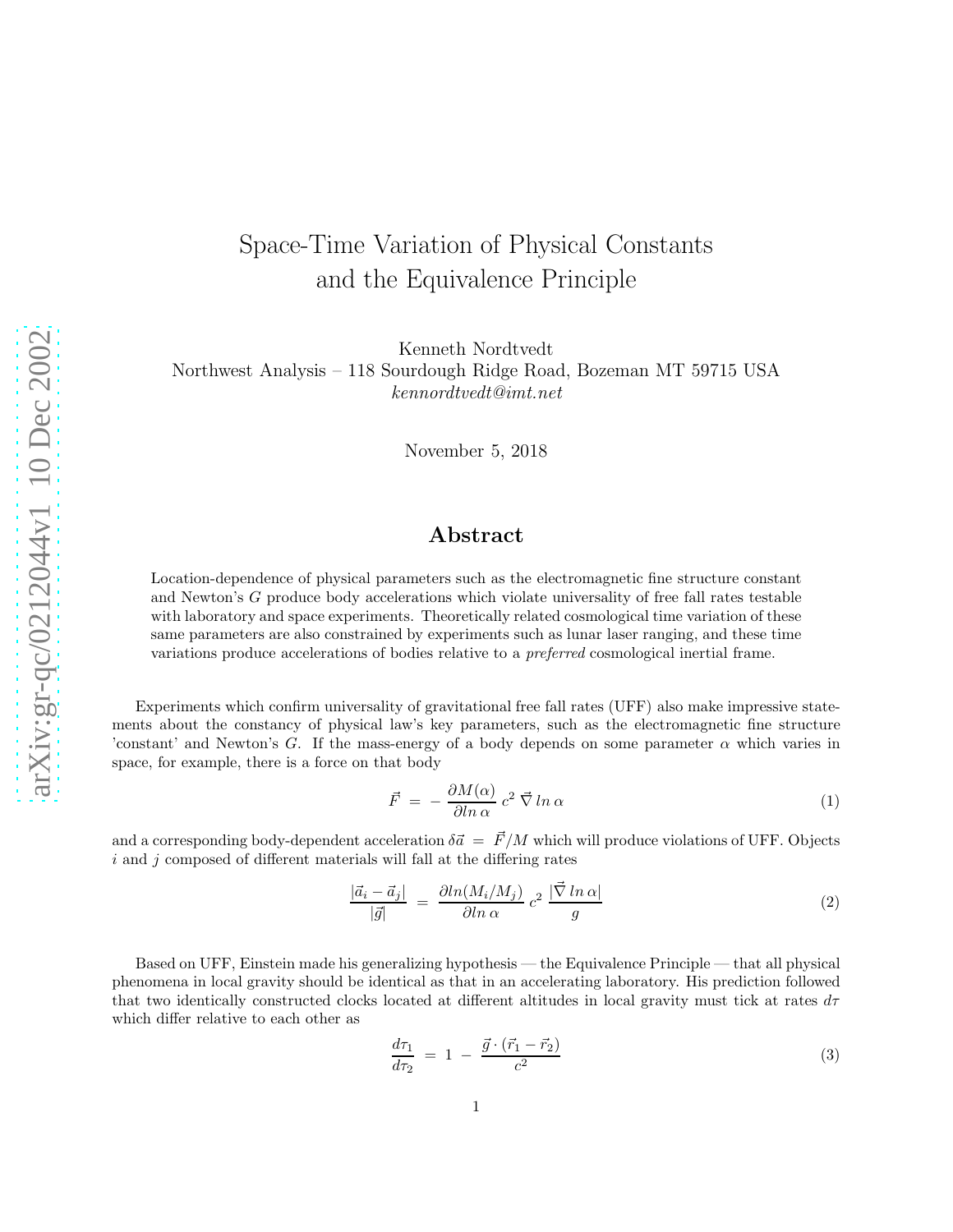which relationship integrates in a more global Newtonian gravitational potential to be

$$
\frac{d\tau_1}{d\tau_2} = 1 - \frac{U(\vec{r}_1) - U(\vec{r}_2)}{c^2} \tag{4}
$$

For *oscillator* atomic clocks whose frequencies are determined by the difference of two quantum energy levels of a system,  $\omega_{kl} = (e_k - e_l)/\hbar$ , a location-dependence of a physical parameter  $\alpha$  which participates in the determination of the energy levels will then affect the Equivalence Principle's prediction of clock rate changes. The clock rate relationship given in Equation (4) is altered to now include an additional clock-dependent factor

$$
\left(\frac{d\tau_1}{d\tau_2}\right)_{kl} = \left(\frac{d\tau_1}{d\tau_2}\right)_{EP} \left(1 - \frac{\partial \ln(e_{kl})}{\partial \ln \alpha} \frac{\partial \ln \alpha}{\partial U}\right)
$$
\n(5)

The factor  $\partial \ln \alpha / \partial U$  in Equation (5) and the factor  $|\vec{\nabla} \ln \alpha|/g$  in Equation (2) are essentially identical, so these two equations can be used to compare the ability of clock experiments and UFF experiments to test for variation of the parameter  $\alpha$ . UFF experiments have been superior performers. Atomic clocks based on different hyperfine transitions will typically have factors  $\partial ln(e_{kl})/\partial ln \alpha$  differing of order one, while different elements used in UFF experiments will have nuclear electrostatic energy contributions which render the factor  $\partial ln (M_i/M_j)/\partial ln \alpha$  of order 10<sup>-3</sup>. Clock experiments must therefore be able to measure fractional frequency shifts between clocks to precision of a part in  $10^{10}$  of the actual gravitational shift in order to compete with UFF experiments now performed to the part in  $10^{13}$  precision. But the best clock experiment has reached only the part in  $10^4$  precision in testing the EP prediction [\[1\]](#page-4-0). Sending atomic clocks on a spacecraft which travels to within a few solar radii of the Sun where the gravitational potential grows to  $10^{-6}$  c<sup>2</sup> could be a competitive experiment if the relative frequencies of different on-board clocks could be measured to a part in 10<sup>16</sup> precision. There is no present mission for such an experiment; but some are considering it for the future.

Laboratory experiments which compare the gravitational and inertial forces on differently composed material samples, and the ongoing 30 years of lunar laser ranging which compares the free fall rate of Earth (1/3 iron-rich core and 2/3 silicate mantle) and differently composed Moon toward the Sun [\[2](#page-4-0)] are today both confirming that gravitational free fall rates are universal to one or two parts in  $10^{13}$  precision. A satellite test of UFF (the STEP experiment) is under design and development in the United States and Europe to reach a part in  $10^{18}$  precision, while a quicker, but lower precision, version of such a space mission is being pursued by France (MICROSCOPE). UFF experiments are being pushed to these incredible levels of precision because no other types of experiments presently compete in their ability to detect location-dependence of fundamental physical parameters, or more generally, the presence of any new long range and extremely weak force fields in physical law which by coupling to novel attributes of matter produces violations of UFF.

Lunar laser ranging also places the best present limits on space-time variations of Newton's gravitational parameter. If G varies cosmologically in time, the Moon's orbit will show a change in its radius which grows linear in time, and phase changes in its various oscillatory motions which grow quadratic in time. Searching for the former effect best constrained  $\dot{G}$  in the earlier years of LLR, while now the latter effects dominate.  $\dot{G}/G \leq 10^{-12} y^{-1}$  is LLR's present constraint.

Theories which predict a non-zero  $\tilde{G}$  also generally show that G will be (spatially) dependent on proximity to local matter (which produces Newtonian potential  $U(\vec{r})$ )

$$
G(\vec{r}) \cong G_{\infty} \left( 1 + \eta \, \frac{U(\vec{r})}{c^2} \right) \tag{6}
$$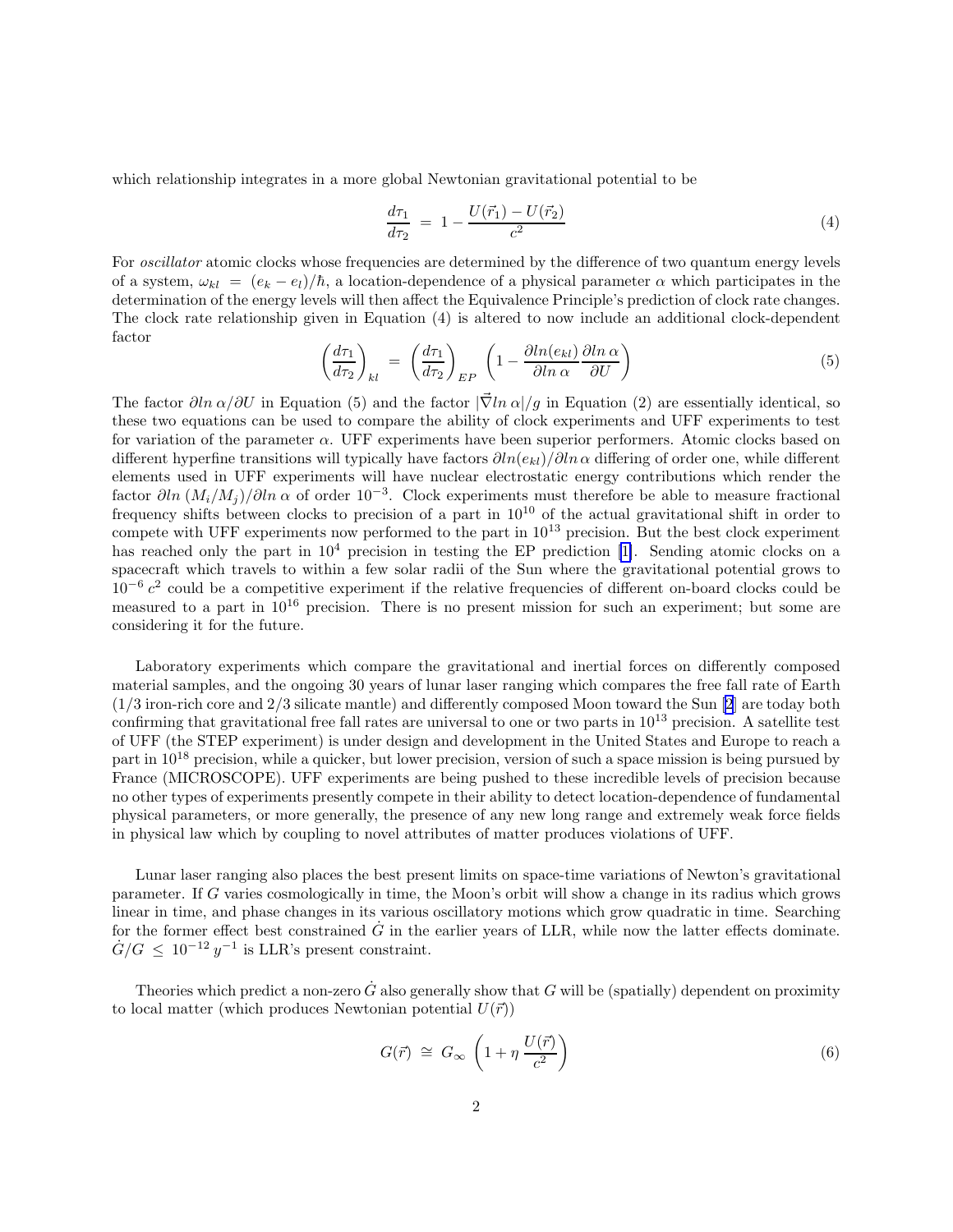The coefficient  $\eta$  vanishes in general relativity but generally is non-zero in alternative metric theories of gravity. A body such as Earth with significant internal gravitational binding energy  $U_{self}$  then experiences an anomalous acceleration[[3, 4\]](#page-4-0)

$$
\delta \vec{a} = -\frac{\partial ln M(G)}{\partial ln G} c^2 \vec{\nabla} ln G \simeq \left(1 + \eta \frac{U_{self}}{c^2}\right) \vec{g}
$$
\n<sup>(7)</sup>

LLR constrains  $\eta$  to be less than 3 10<sup>-4</sup> which reflects the fractional precision with which general relativity's post-Newtonian structure is confirmed.

In order to relate location-dependence and cosmic time dependence of a physical parameter, it is considered as a function of an underlying dynamical scalar field,  $\alpha \rightarrow \alpha(\phi)$ , with this field having a lagrangianbased field equation

$$
g^{\mu\nu} \phi_{\mu|\nu} = 4\pi G \frac{\partial L}{\partial \phi} = 4\pi G \sigma(\phi, \vec{r}, t)
$$
\n(8)

For application to experiments looking for violation of UFF on one hand, and to effects related to a cosmological time variation of the physical parameter on the other hand, the scalar field equation takes the respective forms

$$
\nabla^2 \phi = -4\pi G \sigma(\phi, \vec{r})/c^2 \tag{9}
$$

$$
\ddot{\phi} + 3H \dot{\phi} = 4\pi G \sigma(\phi, t) \tag{10}
$$

with  $H = R/R$  being the Hubble expansion rate of the universe,  $R(t)$  being the size parameter of the universe. A quantitative relationship can then be sought between violations of UFF and time evolution of the physical parameter. For two materials i and j the anomalous forces given by Equation  $(2)$  lead to acceleration differences

$$
\frac{|\vec{a}_i - \vec{a}_j|}{|\vec{g}_s|} = \frac{\partial \ln \alpha}{\partial \phi} \frac{\partial \ln(M_i/M_j)}{\partial \ln \alpha} \int \sigma_s \, dV \, / \, \int \rho_s \, dV \tag{11}
$$

with  $\rho_s$  and  $\sigma_s$  being the mass density and scalar density, respectively, of the source(s) which accelerates bodies i and j of respective mass-enrgies  $M_i$  and  $M_j$ . On the other hand, a first integration of Equation (17) yields an expression for the cosmological time evolution of  $\alpha$ 

$$
\frac{1}{H} \frac{\dot{\alpha}}{\alpha} = \left(\frac{1}{H} \frac{\dot{\alpha}}{\alpha}\right)_{p_o} \left(\frac{R^3 H}{\partial \ln \alpha / \partial \phi}\right)_{p_o} \frac{\partial \ln \alpha / \partial \phi}{R^3 H} \n+ 1.5 \frac{\partial \ln \alpha}{\partial \phi} \int_{p_o}^p \frac{R^3(p')H(p')}{R^3 H} \frac{\sigma(p')_c}{\rho(p')_c + (\Lambda + \dot{\phi}^2)/3\pi G} dp' \tag{12}
$$

with subscript c indicating averaged cosmological densities of the scalar and mass-energy sources, and  $\Lambda$ being the *cosmological constant*. A convenient variable  $dp = dR/R = H dt$  has been used to parameterize cosmological time evolution,  $p<sub>o</sub>$  is a useful historic epoch and p is the present (unlabeled quantities are their present values).

As example, consider the fine structure parameter  $\alpha = e^2/\hbar c$ . As previously discussed, UFF has been confirmed to about a part in  $10^{13}$  among elements whose nuclear electrostatic energy contributions to mass energies typically vary by parts in  $10<sup>3</sup>$  of the whole

$$
\frac{\partial \ln(M_i/M_j)}{\partial \ln \alpha} \sim 10^{-3} \tag{13}
$$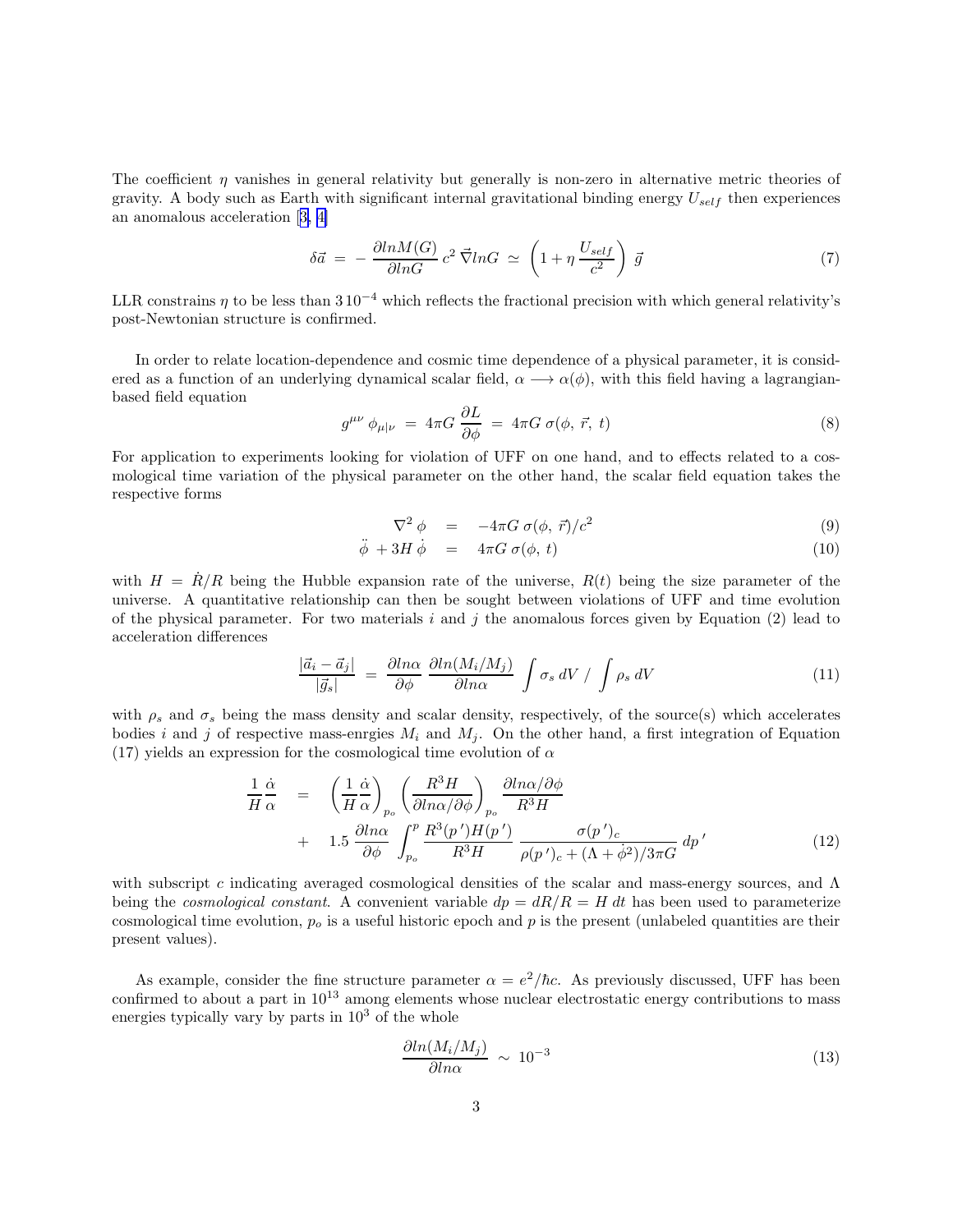Equation (11) can then be used to eliminate the numerically unknown factor  $\partial \ln \alpha / \partial \phi$  from the cosmological time evolution Equation (12) to produce the constraint

$$
\frac{1}{H}\frac{\dot{\alpha}}{\alpha} \leq 10^{-10} \int_{p_o}^p \left( \frac{R^3(p')H(p')}{R^3(p)H(p)} \right) \left( \frac{\rho(p)_s}{\sigma(p)_s} \frac{\sigma(p')_c}{\rho(p')_c} \right) \frac{dp'}{1 + (\Lambda + \dot{\phi}^2)/8\pi G \rho(p')}
$$
\n(14)

in which  $p<sub>o</sub>$  is here chosen to be a past epoch when  $\dot{\alpha}$  was zero. No other direct observations have constrained  $\dot{\alpha}/\alpha$  to near the level of 10<sup>-10</sup> H. This raises the question of whether circumstances exist for which the cosmological time evolution observations produce interesting constraints on physical theory? The first factor in the integrand is less than one in our expanding universe. If the scalar density is an attribute of ordinary matter and concentrates in bodies along with ordinary matter, the second factor should also be of order one unless there is something very unusual about the present epoch. In the "attractor" scenario for scalar theories [\[5, 6](#page-4-0)], it is found that the dynamical, cosmological background scalar field will evolve toward a value where it's coupling function to its source,  $f(\phi)$ , has a minimum (and hence zero derivative) — if such locations exist in  $f(\phi)$ . If at the present epoch this field is very close to this site, then  $\sigma(p')/\sigma(p)$  could be a huge factor which compensates for some or much of the 10<sup>−</sup><sup>10</sup> factor in Equation (14). Another way in which the integral in this equation could have a very large value is if the cosmological scalar source has little or nothing to do with ordinary matter and does not concentrate in ordinary matter sources such as stars or planets to the degree that the ordinary matter does[[7\]](#page-4-0).

Cosmological time variation of a physical parameter also establishes a cosmic preferred frame and bodydependent Aristotelian-like accelerations[[8](#page-4-0)]. If one performs a Lorentz transformation to the rest frame of a body which moves at velocity  $\vec{v}$  relative to the locality's special frame in which a parameter has pure time dependence, a spatial gradient is acquired in the new frame,  $\alpha(t) \rightarrow \alpha(t'+\vec{v}\cdot\vec{r}'/c^2)$ . From equation (2), a force then accelerates the body in proportion to its velocity in the cosmos

$$
\frac{d\vec{v}}{dt} \cong -\frac{\dot{\alpha}}{\alpha} \frac{\partial \ln M}{\partial \ln \alpha} \ \vec{v} \tag{15}
$$

Another way to understand the origin of this acceleration rests on the time variation of the body's mass and conservation of momentum

$$
0 = \frac{d}{dt}(M(t)\vec{v}) = M\dot{\vec{v}} + \dot{M}\vec{v} = M\dot{\vec{v}} + \frac{\dot{\alpha}}{\alpha}\frac{\partial M}{\partial \ln \alpha}\vec{v}
$$
(16)

which reproduces Equation  $(15)$ .

This bi-product of a cosmically time-varying physical parameter alters the response of a binary pulsar system's orbit to a changing gravitational coupling strength  $G(t)$ . A near-circular binary system has period  $\tilde{P} = 2\pi L^3/(GM)^2$  plus relativistic corrections, L is the angular motion quantity  $|\vec{r} \times \vec{v}|$ , and M is the mass of the system. Under changing  $G$  both  $L$  and  $M$  change as well, so

$$
\frac{\dot{P}}{P} \cong 3\frac{\dot{L}}{L} - 2\frac{\dot{G}}{G} - 2\frac{\dot{M}}{M}
$$
\n(17)

For gravitationally compact bodies (those having large  $\partial ln M/\partial lnG$ ) such as neutron stars the fractional time rate of change of both l and m can be a few tenths of that for G and have signs working in opposition to  $\dot{G}$ . The  $\dot{P}/\dot{G}$  ratio is therefore generally significantly reduced for such systems.

If the two bodies in the binary system have different gravitational compactnesses, then the system will also experience a polarizing force in the direction of the system's velocity relative to the cosmic preferred frame, and the resulting orbital perturbation can also be sought as a measure of time variation of G.